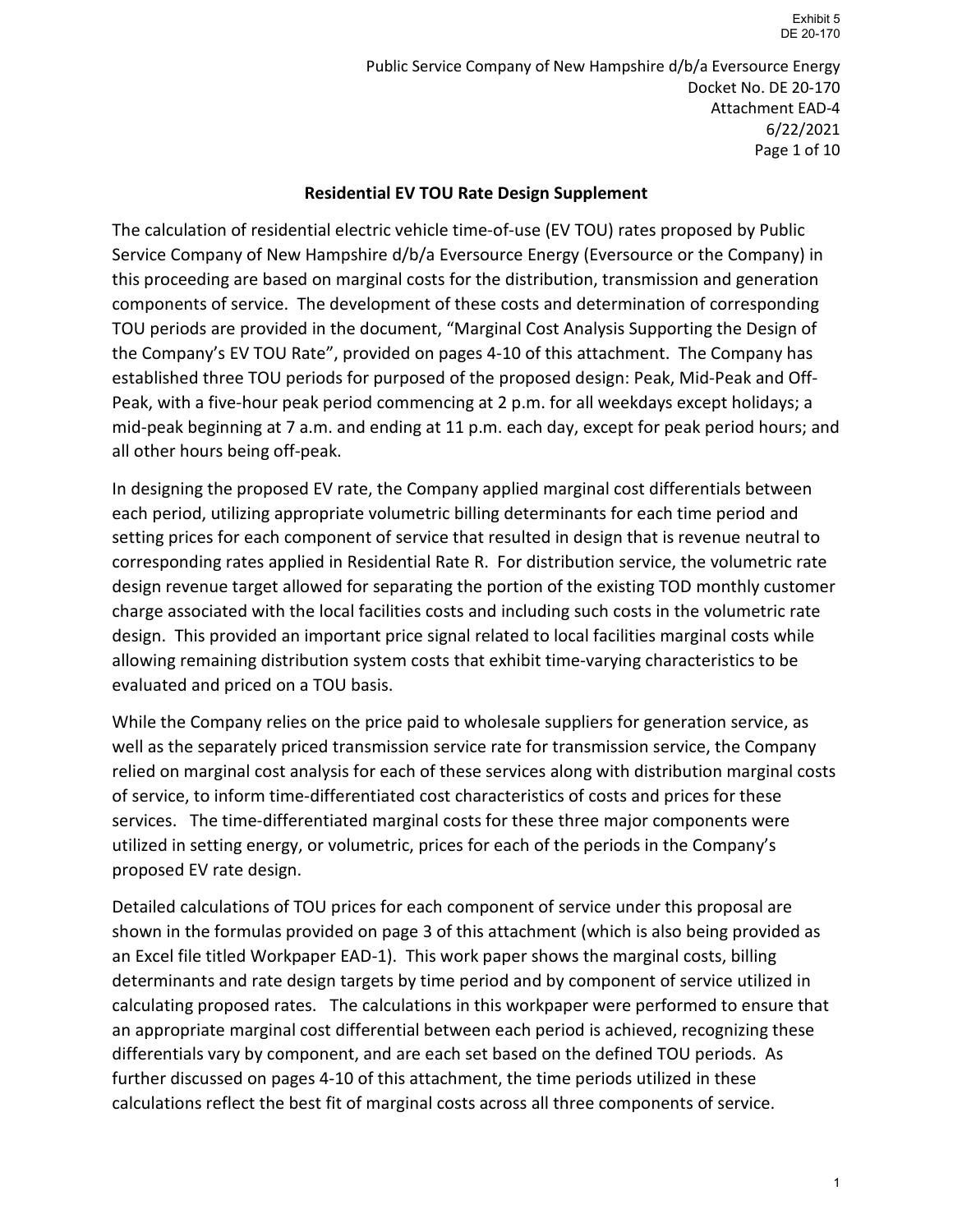Public Service Company of New Hampshire d/b/a Eversource Energy Docket No. DE 20-170 Attachment EAD-4 6/22/2021 Page 2 of 10

The calculation of rates by TOU uses marginal cost differentials between periods, on a revenueneutral basis with the volumetric-related revenue requirement for each component. The customer charge is reduced when compared to the current residential time of day rate (R-OTOD) to exclude the local facilities cost. This was done in recognition that an EV TOU rate is assumed to be for service to an EV charger that is connected to and associated with a residential customer's whole house service.

Rate design calculations provided in Workpaper EAD-1 are shown in two steps: local distribution facilities costs are first spread across all hours in part A, and then moved in Part B outside of the off-peak hours and into the peak and mid-peak hour volumetric rates, such that off-peak charging would exclude such cost in its pricing. This is intended to signal the need for increased local capacity if the EV is charged during mid peak or peak periods, and therefore reflects the increased costs of that capacity during such times.

For the final design, shown in part B, the peak to off-peak ratio is calculated, and is shown to be greater than the 3:1 ratio recognized in the Commission's guidelines for this docket as they were enumerated in Order No. 26,394.

Under this design, a customer receiving energy service from the Company would see a total peak period volumetric rate (for the distribution, transmission and generation components of service) of 24.4 cents per kWh, and rates of 13.285 cents per kWh and 11.142 cents per kWh for the mid-peak and off-peak periods, respectively. All rates are based on current residential pricing and costs of service.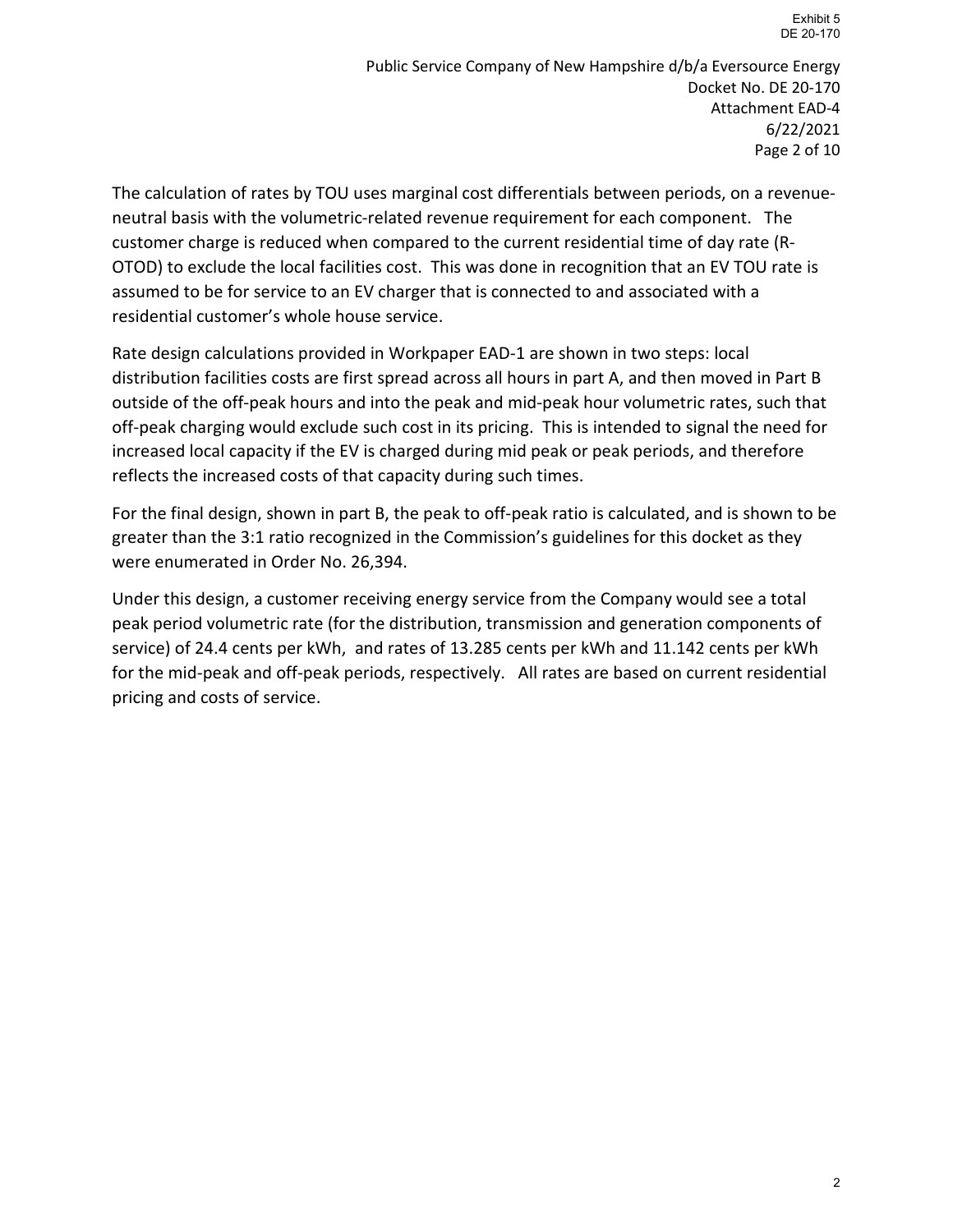### **Workpaper EAD-1**

#### **Residential EV TOU Rate Design - Detailed Rate Calculations**

## **Rate Design TOU Periods and Billing Determinants**

### Peak Period: 2 pm - 7 pm, weekdays excluding holidays

 Mid-Peak Period: 7 am - 11 pm, daily, excluding peak period hours Off-Peak Period: All other hours

| 15 |                             | kWh Usage for Residential Rate Class |               |                         |                  |                  |
|----|-----------------------------|--------------------------------------|---------------|-------------------------|------------------|------------------|
| 16 |                             | Peak                                 | Mid-Peak      | Off-Peak                | Total            |                  |
| 17 |                             | 549,957,946                          | 1,777,416,681 | 817,596,207             | 3,144,970,835    |                  |
| 18 |                             | 17.5%                                | 56.5%         | 26.0%                   |                  |                  |
| 19 |                             |                                      |               |                         |                  |                  |
| 20 | Marginal Costs <sup>1</sup> |                                      |               | <b>MC Differentials</b> |                  |                  |
| 21 |                             |                                      |               |                         |                  | Mid-Peak to Off- |
| 22 |                             | Peak                                 | Mid-Peak      | Off-Peak                | Peak to Mid-Peak | Peak             |
| 23 |                             | (S/kWh)                              | (S/kWh)       | (S/kWh)                 | (S/kWh)          | (S/kWh)          |
| 24 |                             |                                      |               |                         |                  |                  |
| 25 | <b>Distribution</b>         | 0.00483                              | 0.00069       | 0.00000                 | 0.00414          | 0.00069          |
| 26 | Transmission                | 0.07569                              | 0.00894       | 0.00023                 | 0.06675          | 0.00871          |
| 27 | Generation                  | 0.08768                              | 0.04702       | 0.03499                 | 0.04066          | 0.01203          |

#### **Rate Design**

*A. Initial Revenue Neutral Design (assumes that EV monthly customer charge is \$16.5. Facilities Costs included in volumetric pricing across all periods)*

| 33 |                     |                  |         |          |  | Rate Design           |  |
|----|---------------------|------------------|---------|----------|--|-----------------------|--|
| 34 |                     | Mid-Peak<br>Peak |         | Off-Peak |  | <b>Revenue Target</b> |  |
| 35 |                     | (S/kWh)          | (S/kWh) | (S/KWh)  |  |                       |  |
| 36 | <b>Distribution</b> | 0.05400          | 0.04986 | 0.04917  |  | 158,516,539           |  |
| 37 | Transmission        | 0.08746          | 0.02070 | 0.01199  |  | 94,695,072            |  |
| 38 | Generation          | 0.10294          | 0.06229 | 0.05026  |  | 208,417,217           |  |
| 39 | Total               | 0.24440          | 0.13285 | 0.11142  |  |                       |  |

*B. Final Proposed Design (assumes that EV monthly customer charge is \$16.5. Facilities Costs included in only Peak and Mid-Peak volumetric pricing)*

| 45 |                     |         |          |          | Rate Design           | Peak/ Off-peak |
|----|---------------------|---------|----------|----------|-----------------------|----------------|
| 46 |                     | Peak    | Mid-Peak | Off-Peak | <b>Revenue Target</b> | ratio          |
| 47 |                     | (S/KWh) | (S/kWh)  | (S/kWh)  |                       |                |
| 48 | <b>Distribution</b> | 0.06402 | 0.05988  | 0.02065  | 158.516.539           | 3.10           |
| 49 | Transmission        | 0.08746 | 0.02070  | 0.01199  | 94,695,072            | 7.29           |
| 50 | Generation          | 0.10294 | 0.06229  | 0.05026  | 208.417.217           | 2.05           |
| 51 | Total               | 0.25442 | 0.14287  | 0.08290  |                       | 3.07           |

  $\frac{9}{10}$ 

 

 $\frac{21}{22}$ 

 

 

 

 

 

Notes

<sup>1</sup> Developed pursuant to marginal costs of distribution, transmission and energy supply developed using methodologies discussed in <u>Marginal Cost Analysis Supporting the Design of</u>

PSNH's EV TOD Rate, accompanying this workpaper.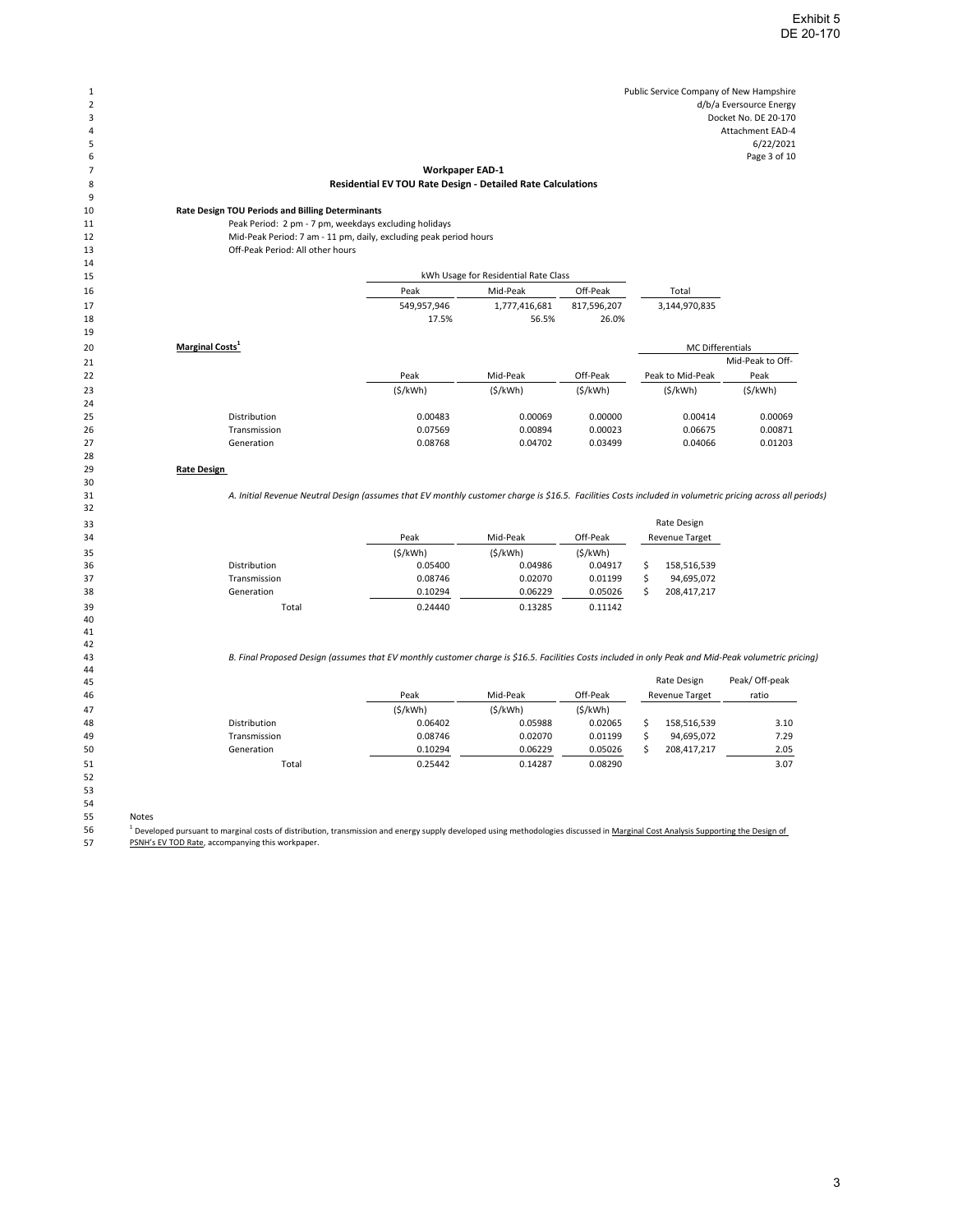Public Service Company of New Hampshire d/b/a Eversource Energy Docket No. DE 20-170 Attachment EAD-4 6/22/2021 Page 4 of 10

## **Marginal Cost Analysis Supporting the Design of PSNH's EV TOU Rate**

## **Summary of Approach**

Prepared by Amparo Nieto June 22, 2021

## **I. Introduction**

Eversource has developed a residential Time of Use (TOU) Electric Vehicle Rate (Rate R-EV) proposal in response to the Commission's Order in DE 20-170. The proposed rate is revenueneutral to the residential Rate R, such that the EV rate would recover the full revenue target assuming the residential average customer load profile.  $^{\rm 1}$  $^{\rm 1}$  $^{\rm 1}$ 

A fundamental step in the rate design was identifying the marginal costs associated with procurement and delivery of electricity by time of day. The EV TOU rate intends to signal the EV owner the hours when charging the EV will impose the lowest costs to the utility, therefore it is important to estimate the hourly marginal costs of generation, transmission and distribution associated with serving incremental electricity.

Marginal costs were analyzed jointly for purposes of determining the appropriate TOU periods, keeping in mind the Commission's requirement of determining a peak period no longer than five hours. The Company's preference is to keep the TOU periods constant year-round, while adjusting the prices on a seasonal basis as the underlying costs change. Thus, the TOU periods were selected using year-round averages of hourly marginal costs. The TOU period analysis determined that three TOU periods, defined herein, for pricing EV loads would be appropriate, as explained in section II-D.

This document summarizes the main aspects of the marginal cost calculation approach, and the pattern of corresponding hourly costs that was evaluated in the development of the proposed EV rate. The marginal cost calculation by TOU period is only the first step in rate design. It requires an adjustment to meet the class revenue target, keeping in mind marginal costs price differentials by period, as discussed in the narrative and shown in the work paper provided in this supplemental filing.

<span id="page-3-0"></span><sup>&</sup>lt;sup>1</sup> Amparo Nieto, currently Senior Director of Energy and Environmental Economics, led the development of marginal costs and time of use period analysis for the design of the EV rate. She has worked with the Company in applying the marginal costs for the development of the proposed residential EV rate.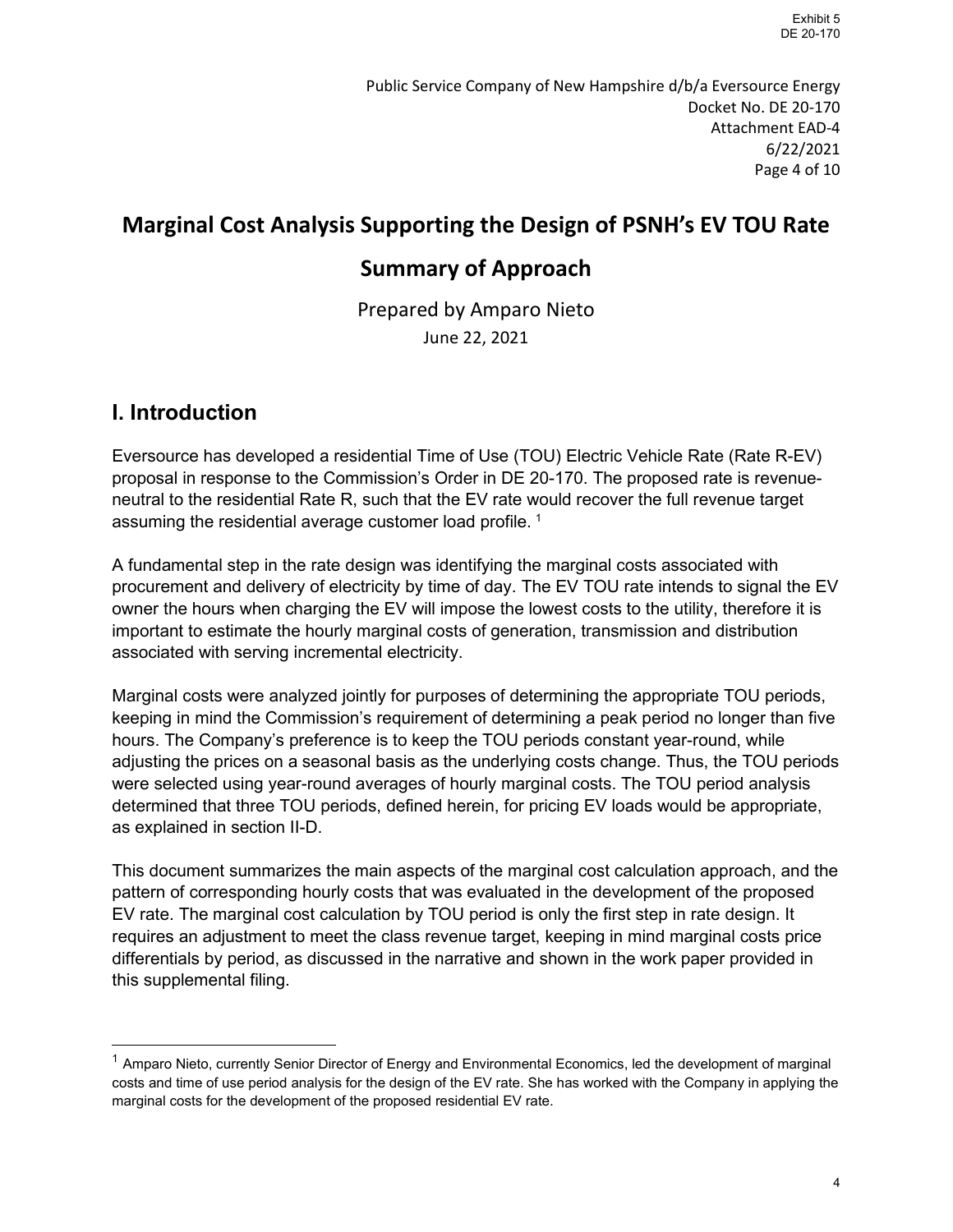# **II. Marginal Costs Calculation**

### **A. Generation**

The Company procures supply service from wholesale energy providers via a contract per-kWh price that varies by month and is not differentiated by time of day. The supplier's monthly contract price, stated in flat dollars per kWh, includes the cost of ISO-NE capacity, energy, and ancillary services, assessed to load serving entities as they are required to meet the needs of the Company's Energy Service customers. Eversource converts the supplier's monthly contract price into a seasonal (six-month) average energy supply rate for inclusion in retail rates. [2](#page-4-0)

In order to time differentiate the six-month average retail price calculated by the Company for the proposed residential EV TOU rate design, the analysis starts by looking at the underlying costs that suppliers face when determining their supply bids for energy and capacity. These include the following:

- a) Day-ahead ISO-NE hourly Locational Marginal Prices (LMPs);
- b) ISO-NE Forward Capacity Market (FCM) capacity price (\$/kW-mo.) for the planning delivery year;
- c) Marginal losses to bring power to customer's premises.

Eversource's wholesale suppliers are responsible for a capacity obligation to ISO-NE. The monthly supplier contract price includes this cost. For purposes of estimating the marginal capacity cost basis for the residential class, the analysis used 2021/22 ISO-NE's FCM price, stated as a \$-kW-year. Allocating the annual capacity price to hours requires identifying the hours that are most likely to determine the Company's capacity obligation. Eversource's ICAP tag looks at the coincidence of the Company's loads with region-wide hourly peak. Thus, the Company undertook a probability of peak analysis using the ISO-NE's hourly loads measured at the ISO-NE pool transmission facilities (PTF) node, during the three-year period of 2017-2019. ISO-NE also applies a scaling factor when determining Eversource's residential capacity obligation. The FCM cost was adjusted by ISO-NE's planning reserve margin $^3$  $^3$ , and by delivery losses to state it as a cost of service provided at secondary voltage.

Similarly, a marginal energy cost calculation by time of day was used. The recent historical variation in hourly LMPs, measured at the NH zone, for years 2017-2019, was assumed to be

<span id="page-4-0"></span> $2$  Eversource calculation of the energy supply rate also involves adding the cost of Renewable Portfolio Standard (RPS), as well as energy and RPS reconciliation factors, A&G and working capital expenses.

<span id="page-4-1"></span> $3$  The current ISO-NE reserve margin of 17.8% was used as a proxy for the scaling factor.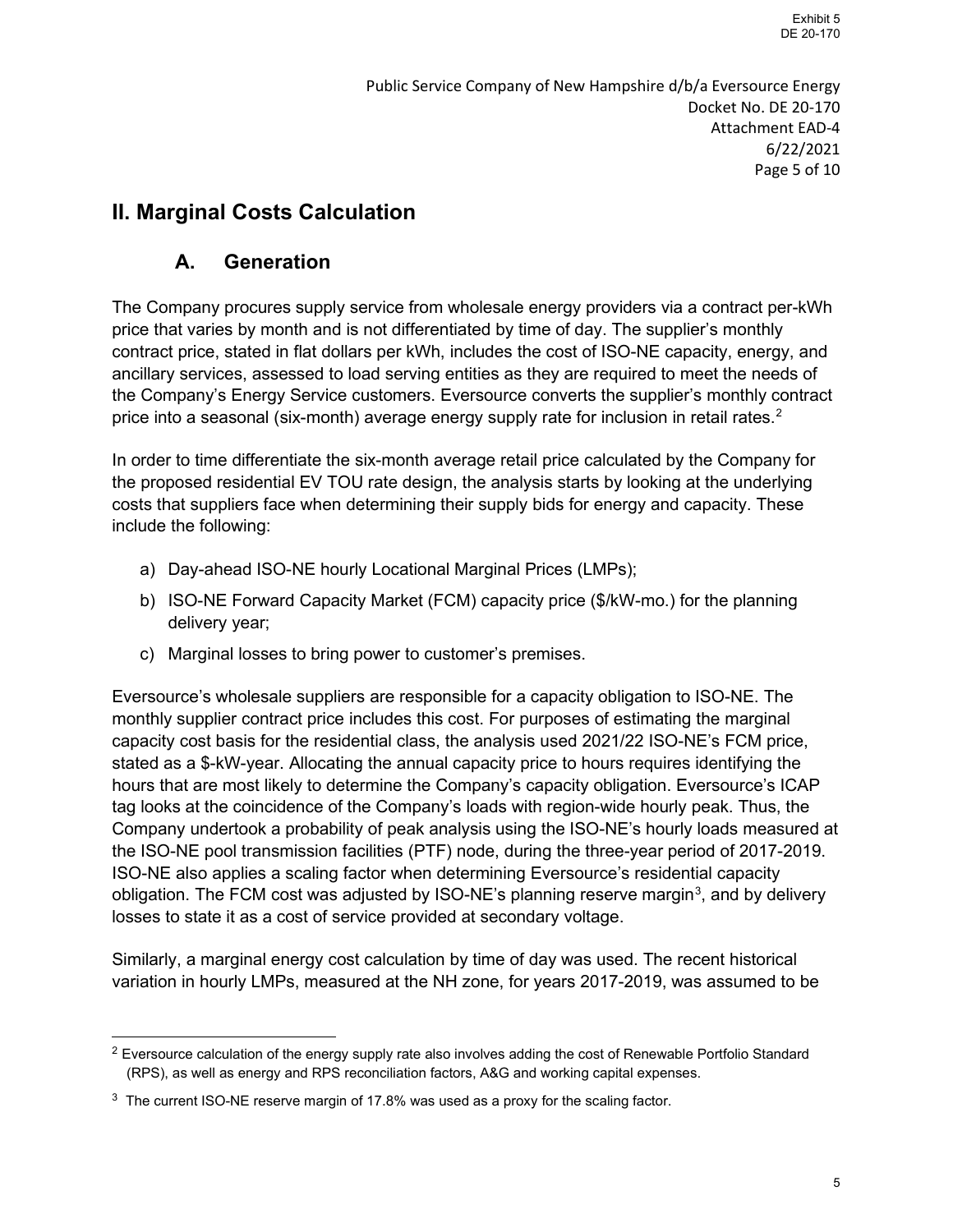Public Service Company of New Hampshire d/b/a Eversource Energy Docket No. DE 20-170 Attachment EAD-4 6/22/2021 Page 6 of 10

representative of the hourly variation that would be expected for energy supply prices in 2021. [4](#page-5-0) The pattern of hourly variation was applied to the estimated energy cost component in the monthly contract price.

The marginal generation capacity costs are concentrated in the summer months. As discussed above, the Company wishes to keep the period definitions non-seasonal in the current EV TOU rate proposal. As a result, the Company defined the appropriate periods by looking at the annual averages of marginal cost. The highest marginal generation costs in ISO-NE occur between 1 p.m. and 7 p.m. All hours reflect Eastern Prevailing Time (EPT). Figure 1 below demonstrates the pattern of total hourly marginal generation costs including energy, generation capacity and operating reserves, for each day type (weekday vs. weekend/holiday).



**Figure 1. Year-round Marginal Generation Cost Profile by Day type**

### **B. Transmission Marginal Costs**

The time-differentiated marginal transmission cost analysis was based on Eversource's current ISO-NE monthly Regional Network Service (RNS) rate, stated in \$/kW-year. This represents the financial marginal cost to Eversource, since a customer's load increase at the time of the monthly peak triggers a higher transmission bill (a higher transmission obligation for the Company). The timing of this component of marginal cost required looking at the Company's loads that are

<span id="page-5-0"></span><sup>4</sup> The estimated monthly average generation capacity per-kWh price as well as the average operating reserve price (currently at \$0.00748/kWh), were subtracted from the supplier's monthly per-kWh contract price for the period 2021. The residual contract price represents the month's average wholesale energy price.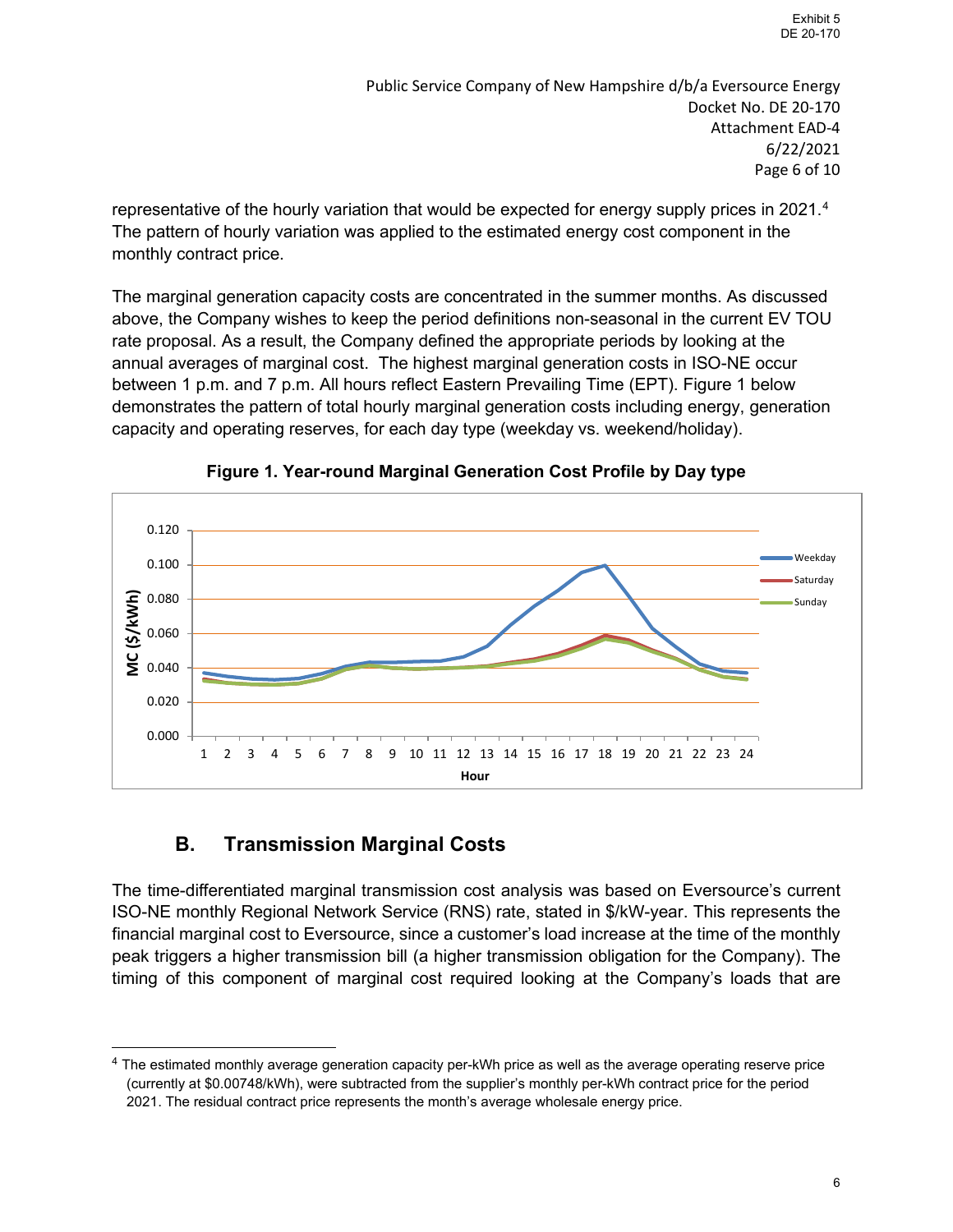Public Service Company of New Hampshire d/b/a Eversource Energy Docket No. DE 20-170 Attachment EAD-4 6/22/2021 Page 7 of 10

coincident with the transmission system peak. [5](#page-6-0) The monthly RNS rate, measured at the secondary service level by applying the corresponding distribution losses, was allocated to each hour of the month, separately by day type (weekday and weekend), based on the probability that each hour will be that month's peak hour in the transmission system. This probabilistic analysis used five years of transmission-level hourly loads (including wholesale loads), from January 2015 through December 2019.

Figure 2 below shows the pattern of hourly marginal transmission costs, year-round. The marginal transmission costs (RNS rate) is concentrated in the period between 2 p.m. and 7 p.m. on weekdays, with a particularly narrow peak in the late afternoon. This profile reflects the fact that the probability of peak analysis is computed within the month.





## **C. Marginal Distribution Cost**

During the course of the Company's 2019/20 rate case, Eversource commissioned a marginal electricity distribution cost study  $(MCS)^6$  $(MCS)^6$  to provide support during the rate design step. The 2019 MCS study produced estimates of monthly marginal customer costs (including meter and service drop, customer expenses) by customer class, monthly marginal local distribution

<span id="page-6-0"></span> $5$  In this analysis Eversource is effectively considered a network customer, with a transmission obligation. This analysis is distinctly different from a resource-based marginal transmission cost analysis that would require identifying the planned growth-related transmission investments in the region and the hours in the year triggering that investment.

<span id="page-6-1"></span><sup>6</sup> Direct Testimony of Amparo Nieto filed before the New Hampshire Public Utilities Commission, "*Eversource Energy Marginal Distribution Cost of Service Study and Implications for Rate Design*" May 28, 2019. Docket DE 19-057.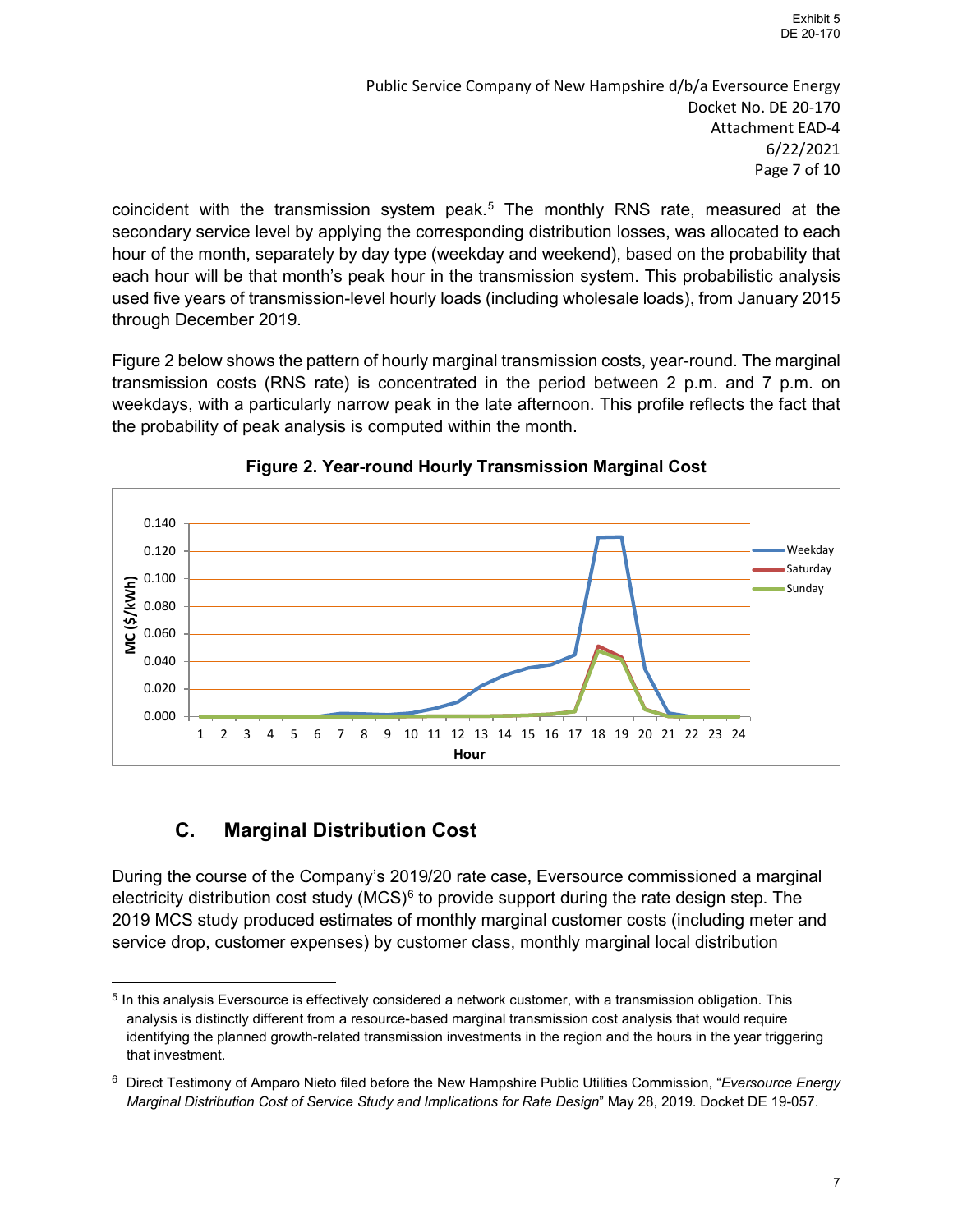Public Service Company of New Hampshire d/b/a Eversource Energy Docket No. DE 20-170 Attachment EAD-4 6/22/2021 Page 8 of 10

facilities costs (transformers, primary and secondary conductors) by customer class, and distribution substation costs. The marginal facilities cost (i.e., the local distribution costs) for the average residential customer was estimated at \$16.96 per month; this component of marginal cost is driven by changes in the annual customer maximum demand that the planners need to consider when sizing the local transformer and conductors.

The calculation of marginal distribution substation costs involved an in-depth review of the Company's budgeted investments for the upcoming five-year planning period (2020-2024), along with a review of the distribution station peak load forecast. Separate station cost estimates were developed for:

- Bulk stations that are fed from the transmission system (115kV) and typically convert power to 34 kV or directly to 12 kV;
- **Distribution (non-bulk) substations that convert the load coming from the bulk station to** either 12 kV or 4 kV.

To determine marginal costs, the identified peak-load related station investments were divided by the project's expected added capacity. In the case of bulk stations, the marginal investment per kW of added capacity was adjusted by current planning reliability standard, to estimate costs in dollars per-kW of added peak load. The study developed annualized marginal costs by applying the corresponding economic carrying charge, adding marginal O&M expenses and A&G and general plant loading factors.

The study estimated marginal cost for the capacity-expanding areas, as well as a system-wide average. Only a small share of the service territory (about 20 percent) was identified as having plans to expand capacity for load-growth reasons, and therefore only in those areas peak load reduction would produce distribution cost savings by deferring investment in the five-year planning cycle.

For purposes of using the 2019 marginal cost estimates for the design of the EV TOU rate, a two percent annual inflation factor was applied to restate them in 2021 dollars, resulting in an annual value of \$5.74 per kW-year. The next step in the 2019 MCS study was to allocate the sum of annualized marginal bulk and non-bulk distribution station costs to hours, in order to support the development of a TOU distribution rate. The allocation of the annualized distribution cost to hours was based on a distribution peak analysis that calculates each hour's expected probability of being the annual peak at the distribution substation level, using four years of hourly load data at Eversource's bulk substations (from 2015 through 2018).

The probability of peak analysis determined that the loads occurring in hours noon to 7 p.m. in the summer – particularly July and August – are the primary drivers of the capacity growth-related expansion at the upstream primary level. Regression analysis determined that when using three TOU periods on an annual average basis (i.e., no seasonality), a peak period of seven hours on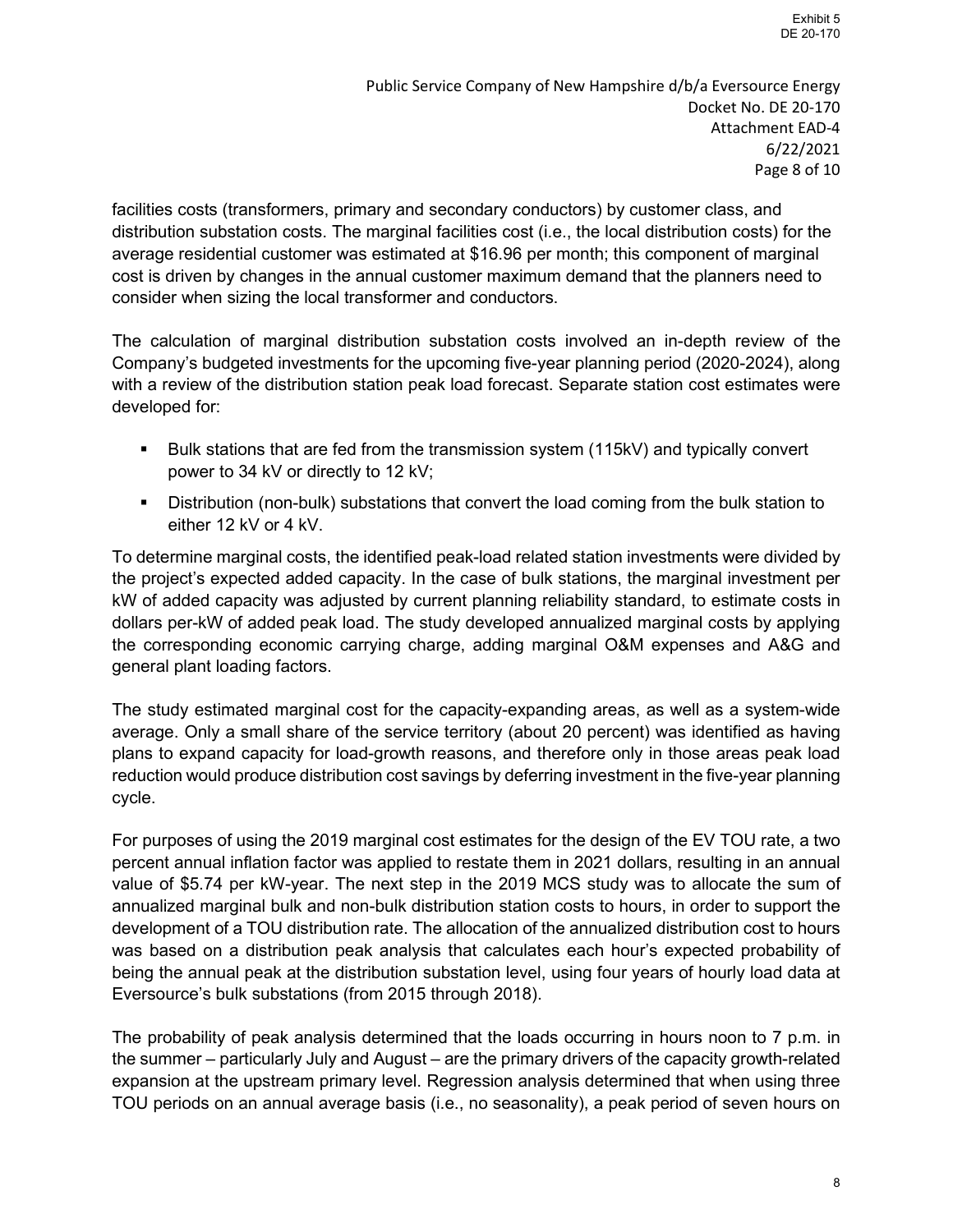Public Service Company of New Hampshire d/b/a Eversource Energy Docket No. DE 20-170 Attachment EAD-4 6/22/2021 Page 9 of 10

weekdays (noon to 7 p.m.) would provide the highest goodness of fit from a distribution cost-only basis. This suggests that if the TOU analysis only considered variation in the distribution loads, a seven-hour peak period would be more appropriate to capture the relative variation in distribution cost profile. Figure 3 shows the year-round hourly profile of marginal distribution costs for a secondary voltage level of service, stated in 2021 dollars.



**Figure 3. Year-round Hourly Marginal Upstream Distribution Costs**

## **D. Total Hourly Marginal Cost Profile and TOU periods**

The definition of TOU periods considered the profile of total costs of service as opposed to only distribution costs. In order to signal the hours of lowest and highest overall *supply* and *delivery* cost, the hourly generation, transmission and distribution marginal costs were added together, and the overall pattern was analyzed to be useful for the year-round EV TOU rate. Figure 4 shows the total hourly profile averaged across all months for each hour of the day, separately from weekday and weekends.